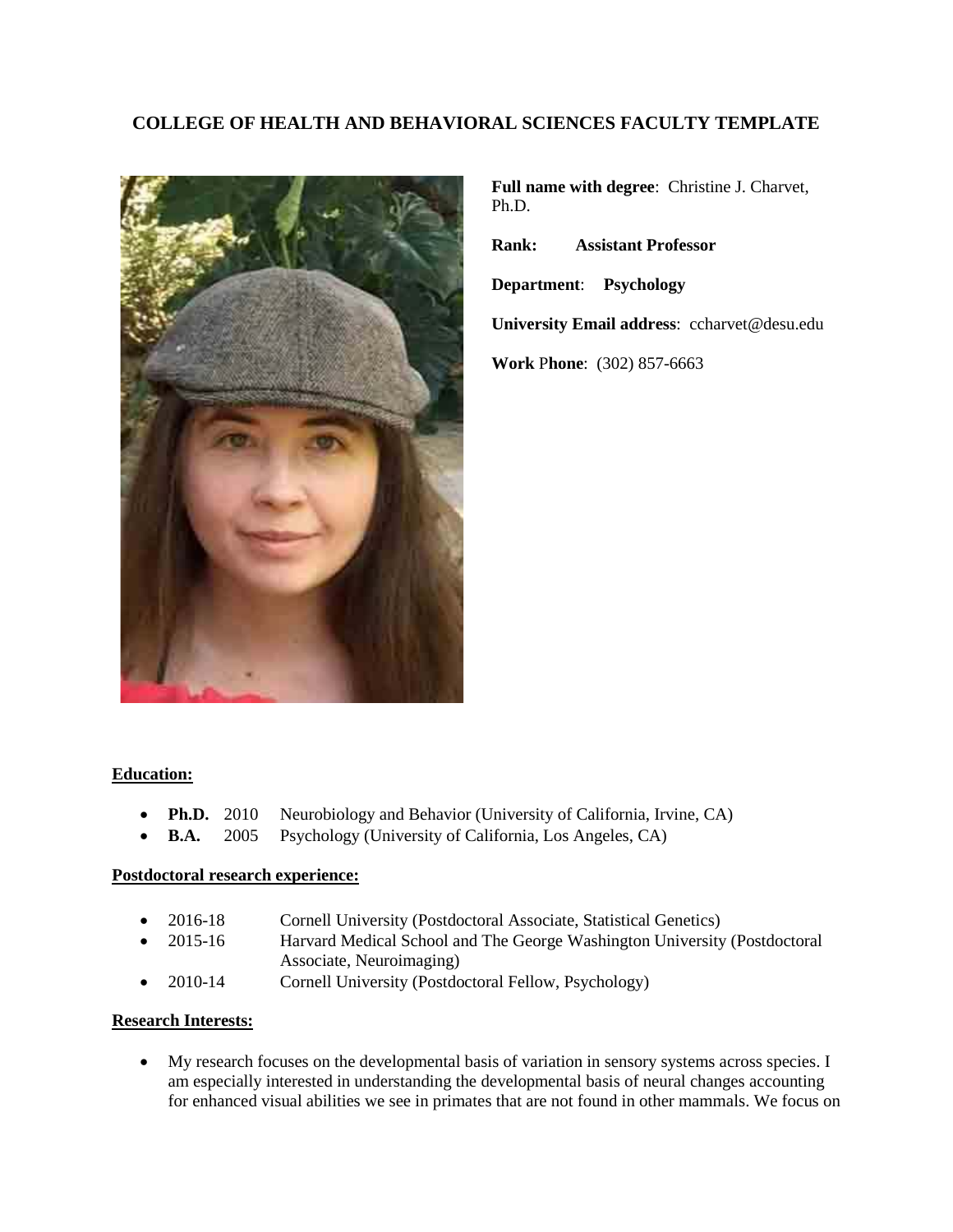modifications to the timing of developmental processes (e.g., neurogenesis, synaptogenesis, behavioral development) that generate variation in structure and function in the visual system. Understanding how our brains deviate from those of other species is not only intrinsically interesting, it also has applications for the biomedical community. For instance, my collaborators and I developed a website (translatingtime.net), which finds corresponding ages across species (e.g., mouse), including humans. This work is especially important for researchers who use model organisms such as mice to understand basic developmental processes and dysfunctions that occur in humans. Our work enables researchers to translate findings from model organisms to humans.

• If you are a student interested in psychology, anthropology, developmental neuroscience, and/or evolutionary biology and would like to participate in research, please contact me at: [ccharvet@desu.edu.](mailto:ccharvet@desu.edu)

## **Recent Presentations by or with Psychology Students at DSU**

- Charvet CJ and Tindal-Burgess DJ. 2019. Extended neurogenesis accounts for the emergence of the primate fovea. Third annual research day. Delaware State University, Dover, DE.
- Charvet CJ and Tindal-Burgess DJ. 2019. Evolving the primate retina: using time to generate high visual acuity. American Association of Physical Anthropology. Cleveland, OH.
- Tindal-Burgess DJ, Finlay BL, Charvet CJ. 2019. Evolving the primate retina: the developmental processes generating variation in retinal structure and function. Annual Neuroscience Symposium. Newark, DE.

## **Approaches to Studying Evolutionary Neuroscience**

• We are focused on integrating multiple methods across scales of organization (from neuroimaging to gene expression to identify developmental sources of variation in brain structure and function across species. We focus especially on the evolution of the visual system.

## **Research Articles**

- 1. Charvet CJ, Das A, Song JW, Tindal-Burgess DJ\*, Kabaria P, Dai G, Kane T, Takahashi E. 2019. High angular resolution diffusion MRI reveals conserved and deviant programs in the paths that guide human cortical circuitry. bioRxiv. 576967. \* Student from DSU.
- 2. Charvet CJ, Palani A, Kabaria P, Takahashi E. 2019. Evolution of Brain Connections: Integrating Diffusion MR Tractography With Gene Expression Highlights Increased Corticocortical Projections in Primates. Cerebral Cortex. In Press.
- 3. Vasung L, Charvet CJ, Shiohama T, Gagoski B, Levman J, Takahashi E. 2019. Ex vivo fetal brain MRI: Recent advances, challenges, and future directions. Neuroimage. 21:195:23-37.
- 4. Charvet CJ, Finlay BL. 2018. Comparing Adult Hippocampal Neurogenesis Across Species: Translating Time to Predict the Tempo in Humans. Frontiers in Neuroscience. 12:706. doi: 10.3389/fnins.2018.00706.
- 5. Charvet CJ, Šimić G, Kostović I, Kovačević V, Vukšić M, Babić LB, Takahashi E, Sherwood CC, Wolfe MD, Finlay BL. 2017. Coevolution in the timing of GABAergic and pyramidal neuron maturation in primates. Proceedings of the Royal Society Biological Sciences. 284:pii: 20171169.
- 6. Charvet CJ, Hof PR, Raghanti MA, Van Der Kouwe AJ, Sherwood CC, Takahashi E. 2017. Combining diffusion magnetic resonance tractography with stereology highlights increased crosscortical integration in primates. Journal of Comparative Neurology. 525:1075-1093.
- 7. Charvet CJ, Stimpson CD, Kim YD, Raghanti MA, Lewandowski AH, Hof PR, Gómez-Robles A, Krienen FM, Sherwood CC. 2017. Gradients in cytoarchitectural landscapes of the isocortex: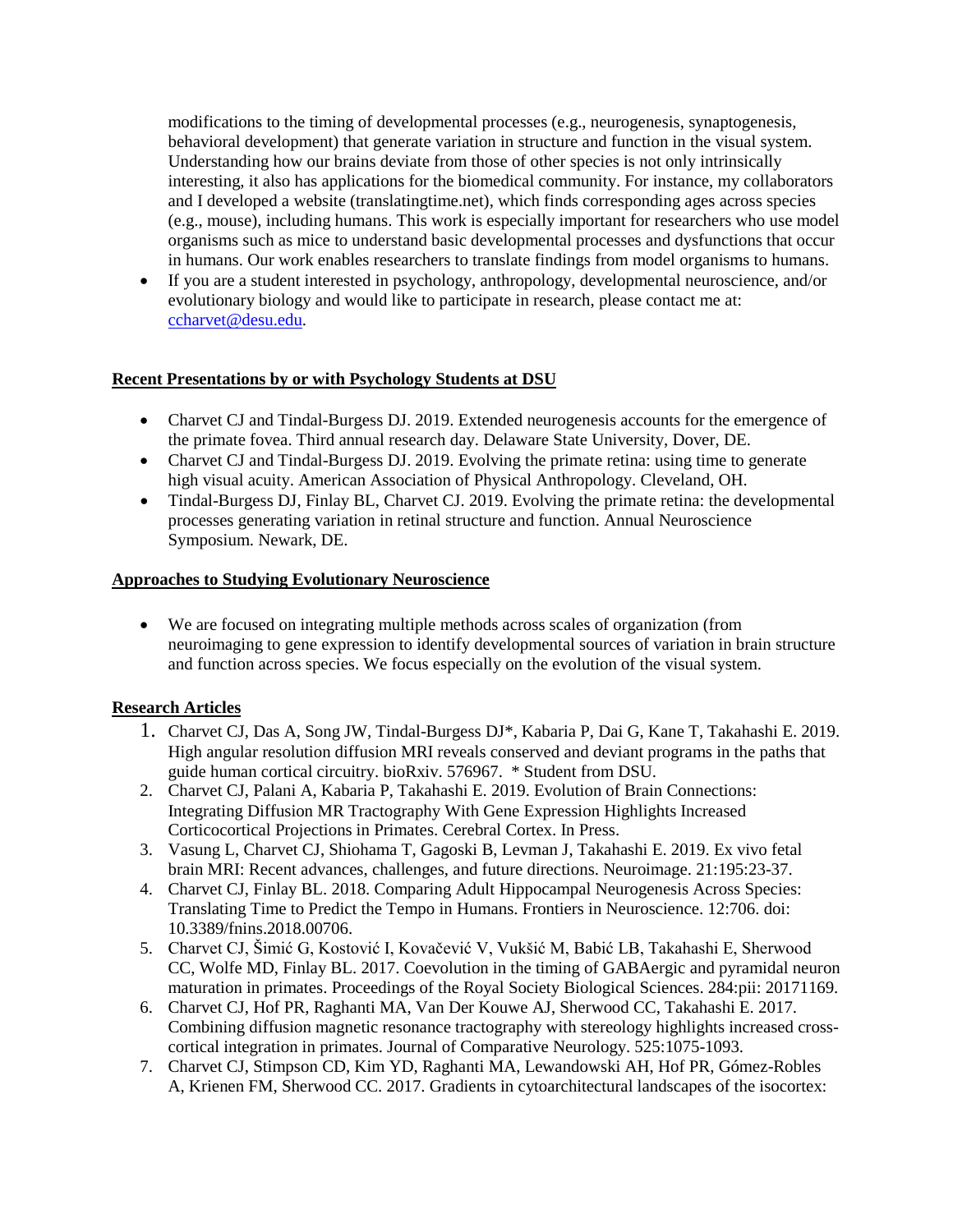Diprotodont marsupials in comparison to eutherian mammals. Journal of Comparative Neurology. 525:1811-1826.

- 8. Charvet CJ, Reep RL, Finlay BL. 2016. Evolution of cytoarchitectural landscapes in the mammalian isocortex: Sirenians (Trichechus manatus) in comparison with other mammals. Journal of Comparative Neurology. 524:772-82.
- 9. Charvet CJ, Cahalane DJ, Finlay BL. 2015. Systematic, cross-cortex variation in neuron numbers in rodents and primates. Cerebral Cortex. 25:147-60.
- 10 Cahalane DJ, Charvet CJ, Finlay BL. 2014. Modeling local and cross-species neuron number variations in the cerebral cortex as arising from a common mechanism. Proceedings of the National Academy of Sciences USA. 111:17642-7.
- 11. Charvet CJ, Finlay BL. 2014. Evo-devo and the primate isocortex: the central organizing role of intrinsic gradients of neurogenesis. Brain Behavior and Evolution. 84:81-92.
- 12. Charvet CJ. 2014. Distinct developmental growth patterns account for the disproportionate expansion of the rostral and caudal isocortex in evolution. Frontiers in Human Neuroscience. 8:190.
- 13. Finlay BL, Charvet CJ, Bastille I, Cheung DT, Chalfin BP, Muniz JA, Silveira LC. 2014. Scaling the primate lateral geniculate nucleus: Niche and neurodevelopment in the regulation of magnocellular and parvocellular cell number and nucleus volume. Journal of Comparative Neurology. 522:1839-57.
- 14. Workman AD, Charvet CJ, Clancy B, Darlington RB, Finlay BL. 2013. Modeling transformations of neurodevelopmental sequences across mammalian species. Journal of Neuroscience. 33:7368- 83.\*\*Recommended by a Faculty of 1000.
- 15. Charvet CJ, Darlington RB, Finlay BL. 2013. Variation in human brains may facilitate evolutionary change toward a limited range of phenotypes. Brain Behavior and Evolution. 81:74- 85. \*\* Commentary in: Vallender EJ. 2013. How brains are built: genetics and evolution. Brain Behavior and Evolution. 81:71-3.
- 16. McGowan LD, Alaama RA, Freise AC, Huang JC, Charvet CJ, Striedter GF. 2012. Expansion, folding, and abnormal lamination of the chick optic tectum after intraventricular injections of FGF2. Proceedings of the National Academy of Sciences USA. 109 Suppl 1:10640-6.
- 17. Cahalane DJ, Charvet CJ, Finlay BL. 2012. Systematic, balancing gradients in neuron density and number across the primate isocortex. Frontiers in Neuroanatomy. 6:28.
- 18. Charvet CJ, Finlay BL. 2012. Embracing covariation in brain evolution: large brains, extended development and flexible primate social systems. Progress in Brain Research. 195:71-87.
- 19. Charvet CJ, Striedter GF, Finlay BL. 2011. Evo-devo and brain scaling: candidate developmental mechanisms for variation and constancy in vertebrate brain evolution. Brain Behavior and Evolution. 78:248-57.
- 20. Charvet CJ, Striedter GF. 2011. Developmental modes and developmental mechanisms can channel brain evolution. Frontiers in Neuroanatomy. 5:4.
- 21. Charvet CJ, Striedter GF. 2011. Causes and consequences of expanded subventricular zones. European Journal of Neuroscience. 34:988-93.
- 22. Charvet CJ. 2010. A reduced progenitor pool population accounts for the rudimentary appearance of the septum, medial pallium and dorsal pallium in birds. Brain Behavior and Evolution. 76:289- 300.
- 23. Charvet CJ, Striedter GF. 2010. Bigger brains cycle faster before neurogenesis begins: a comparison of brain development between chickens and bobwhite quail. Proceedings of the Royal Society Biological Sciences. 277:3469-75.
- 24. Charvet CJ, Sandoval AL, Striedter GF. 2010. Phylogenetic origins of early alterations in brain region proportions. Brain, Behavior and Evolution. 75:104-10.
- 25. Charvet CJ, Striedter GF. 2009. Developmental basis for telencephalon expansion in waterfowl: enlargement prior to neurogenesis. Proceedings of the Royal Society Biological Sciences. 276:3421-27.